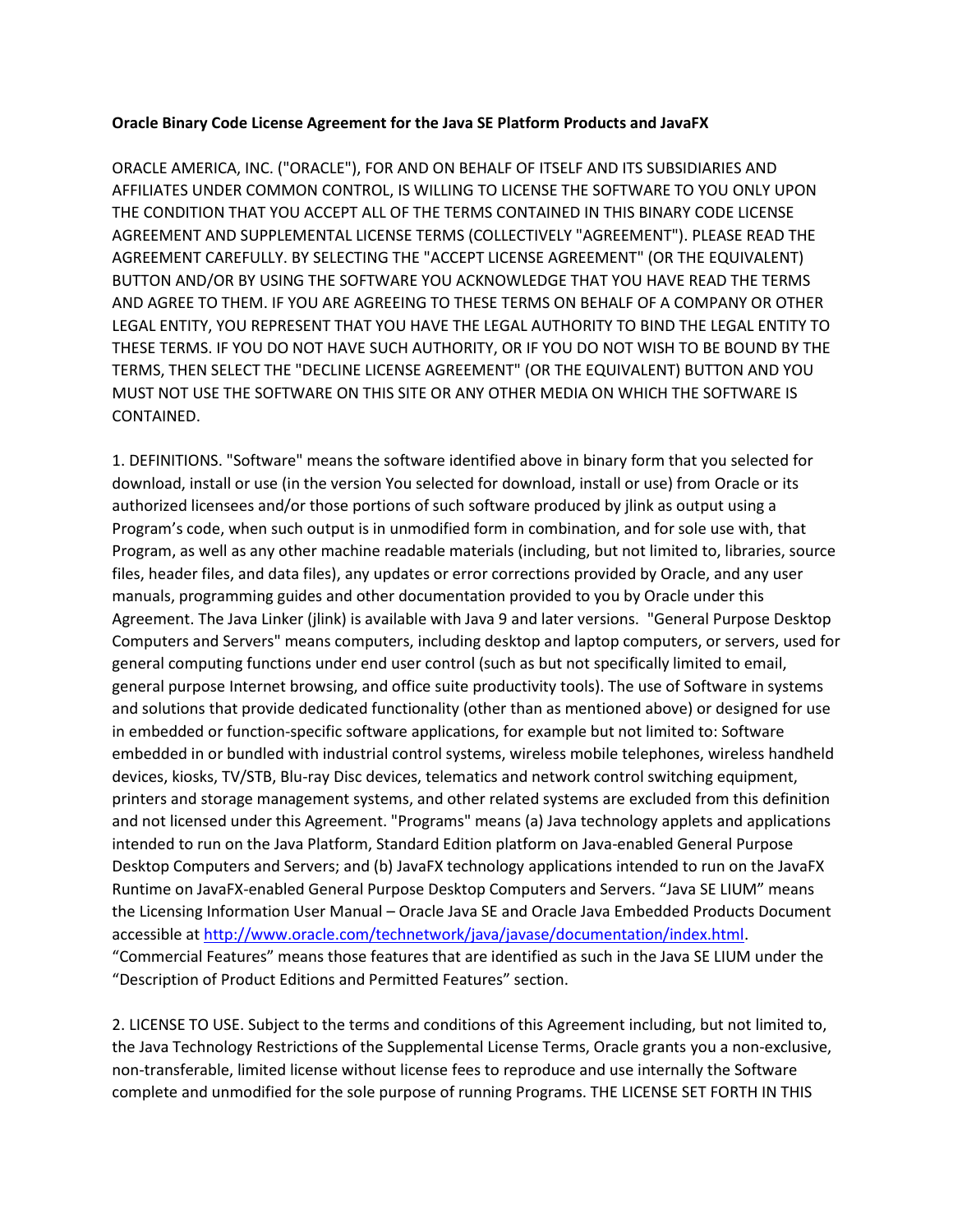SECTION 2 DOES NOT EXTEND TO THE COMMERCIAL FEATURES. YOUR RIGHTS AND OBLIGATIONS RELATED TO THE COMMERCIAL FEATURES ARE AS SET FORTH IN THE SUPPLEMENTAL TERMS ALONG WITH ADDITIONAL LICENSES FOR DEVELOPERS AND PUBLISHERS.

3. RESTRICTIONS. Software is copyrighted. Title to Software and all associated intellectual property rights is retained by Oracle and/or its licensors. Unless enforcement is prohibited by applicable law, you may not modify, decompile, or reverse engineer Software. You acknowledge that the Software is developed for general use in a variety of information management applications; it is not developed or intended for use in any inherently dangerous applications, including applications that may create a risk of personal injury. If you use the Software in dangerous applications, then you shall be responsible to take all appropriate fail-safe, backup, redundancy, and other measures to ensure its safe use. Oracle disclaims any express or implied warranty of fitness for such uses. No right, title or interest in or to any trademark, service mark, logo or trade name of Oracle or its licensors is granted under this Agreement. Additional restrictions for developers and/or publishers licenses are set forth in the Supplemental License Terms.

4. DISCLAIMER OF WARRANTY. THE SOFTWARE IS PROVIDED "AS IS" WITHOUT WARRANTY OF ANY KIND. ORACLE FURTHER DISCLAIMS ALL WARRANTIES, EXPRESS AND IMPLIED, INCLUDING WITHOUT LIMITATION, ANY IMPLIED WARRANTIES OF MERCHANTABILITY, FITNESS FOR A PARTICULAR PURPOSE OR NONINFRINGEMENT.

5. LIMITATION OF LIABILITY. IN NO EVENT SHALL ORACLE BE LIABLE FOR ANY INDIRECT, INCIDENTAL, SPECIAL, PUNITIVE OR CONSEQUENTIAL DAMAGES, OR DAMAGES FOR LOSS OF PROFITS, REVENUE, DATA OR DATA USE, INCURRED BY YOU OR ANY THIRD PARTY, WHETHER IN AN ACTION IN CONTRACT OR TORT, EVEN IF ORACLE HAS BEEN ADVISED OF THE POSSIBILITY OF SUCH DAMAGES. ORACLE'S ENTIRE LIABILITY FOR DAMAGES HEREUNDER SHALL IN NO EVENT EXCEED ONE THOUSAND DOLLARS (U.S. \$1,000).

6. TERMINATION. This Agreement is effective until terminated. You may terminate this Agreement at any time by destroying all copies of Software. This Agreement will terminate immediately without notice from Oracle if you fail to comply with any provision of this Agreement. Either party may terminate this Agreement immediately should any Software become, or in either party's opinion be likely to become, the subject of a claim of infringement of any intellectual property right. Upon termination, you must destroy all copies of Software.

7. EXPORT REGULATIONS. You agree that U.S. export control laws and other applicable export and import laws govern your use of the Software, including technical data; additional information can be found on Oracle's Global Trade Compliance web site [\(http://www.oracle.com/us/products/export\)](http://www.oracle.com/us/products/export). You agree that neither the Software nor any direct product thereof will be exported, directly, or indirectly, in violation of these laws, or will be used for any purpose prohibited by these laws including, without limitation, nuclear, chemical, or biological weapons proliferation.

8. TRADEMARKS AND LOGOS. You acknowledge and agree as between you and Oracle that Oracle owns the ORACLE and JAVA trademarks and all ORACLE- and JAVA-related trademarks, service marks, logos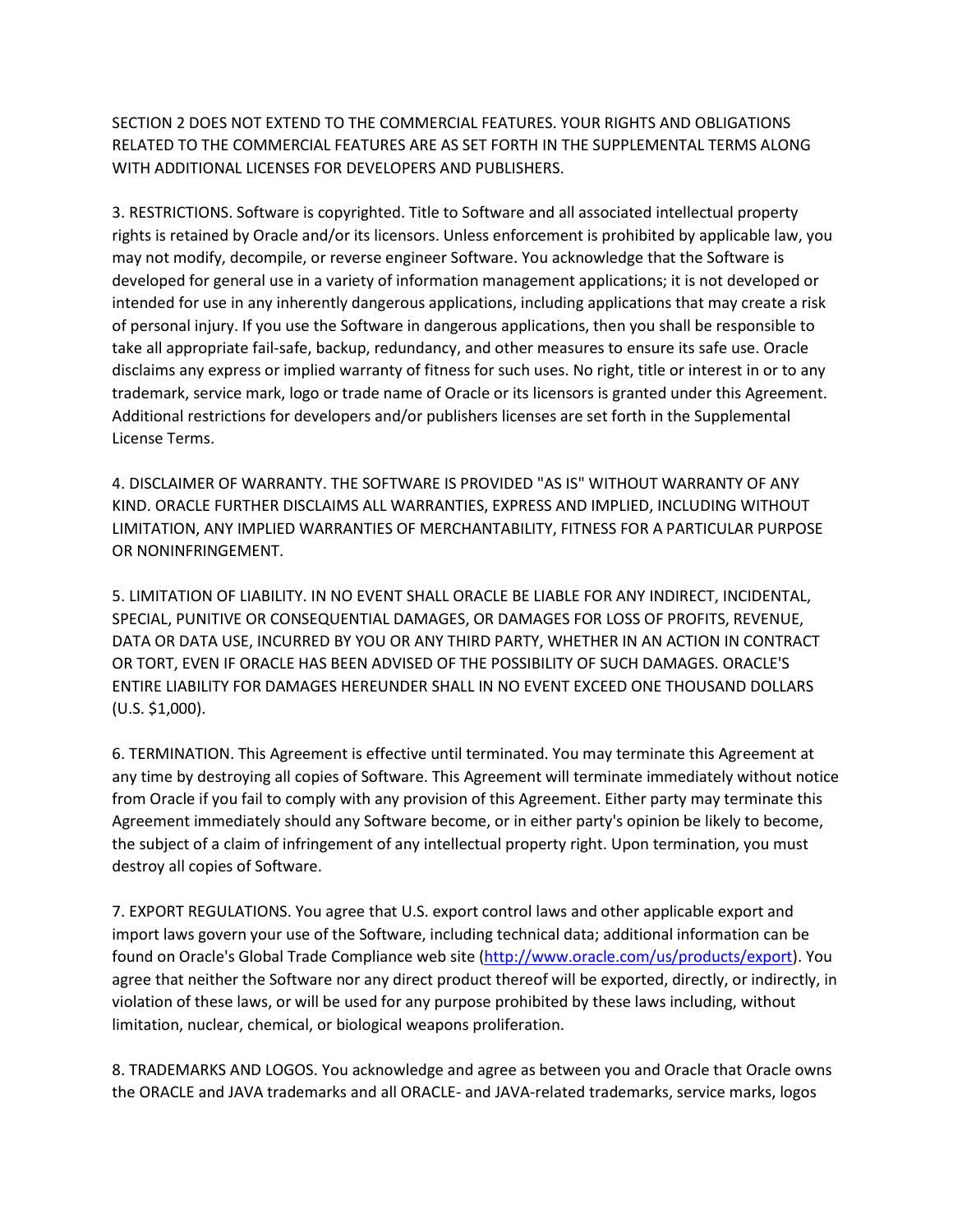and other brand designations ("Oracle Marks"), and you agree to comply with the Third Party Usage Guidelines for Oracle Trademarks currently located at [http://www.oracle.com/us/legal/third-party](http://www.oracle.com/us/legal/third-party-trademarks/index.html)[trademarks/index.html.](http://www.oracle.com/us/legal/third-party-trademarks/index.html) Any use you make of the Oracle Marks inures to Oracle's benefit.

9. U.S. GOVERNMENT LICENSE RIGHTS. If Software is being acquired by or on behalf of the U.S. Government or by a U.S. Government prime contractor or subcontractor (at any tier), then the Government's rights in Software and accompanying documentation shall be only those set forth in this Agreement.

10. GOVERNING LAW. This agreement is governed by the substantive and procedural laws of California. You and Oracle agree to submit to the exclusive jurisdiction of, and venue in, the courts of San Francisco, or Santa Clara counties in California in any dispute arising out of or relating to this agreement.

11. SEVERABILITY. If any provision of this Agreement is held to be unenforceable, this Agreement will remain in effect with the provision omitted, unless omission would frustrate the intent of the parties, in which case this Agreement will immediately terminate.

12. INTEGRATION. This Agreement is the entire agreement between you and Oracle relating to its subject matter. It supersedes all prior or contemporaneous oral or written communications, proposals, representations and warranties and prevails over any conflicting or additional terms of any quote, order, acknowledgment, or other communication between the parties relating to its subject matter during the term of this Agreement. No modification of this Agreement will be binding, unless in writing and signed by an authorized representative of each party.

## SUPPLEMENTAL LICENSE TERMS

These Supplemental License Terms add to or modify the terms of the Binary Code License Agreement. Capitalized terms not defined in these Supplemental Terms shall have the same meanings ascribed to them in the Binary Code License Agreement. These Supplemental Terms shall supersede any inconsistent or conflicting terms in the Binary Code License Agreement, or in any license contained within the Software.

A. COMMERCIAL FEATURES. You may not use the Commercial Features for running Programs, Java applets or applications in your internal business operations or for any commercial or production purpose, or for any purpose other than as set forth in Sections B, C, D and E of these Supplemental Terms. If You want to use the Commercial Features for any purpose other than as permitted in this Agreement, You must obtain a separate license from Oracle.

B. SOFTWARE INTERNAL USE FOR DEVELOPMENT LICENSE GRANT. Subject to the terms and conditions of this Agreement and restrictions and exceptions set forth in the Java SE LIUM incorporated herein by reference, including, but not limited to the Java Technology Restrictions of these Supplemental Terms, Oracle grants you a non-exclusive, non-transferable, limited license without fees to reproduce internally and use internally the Software complete and unmodified for the purpose of designing, developing, and testing your Programs.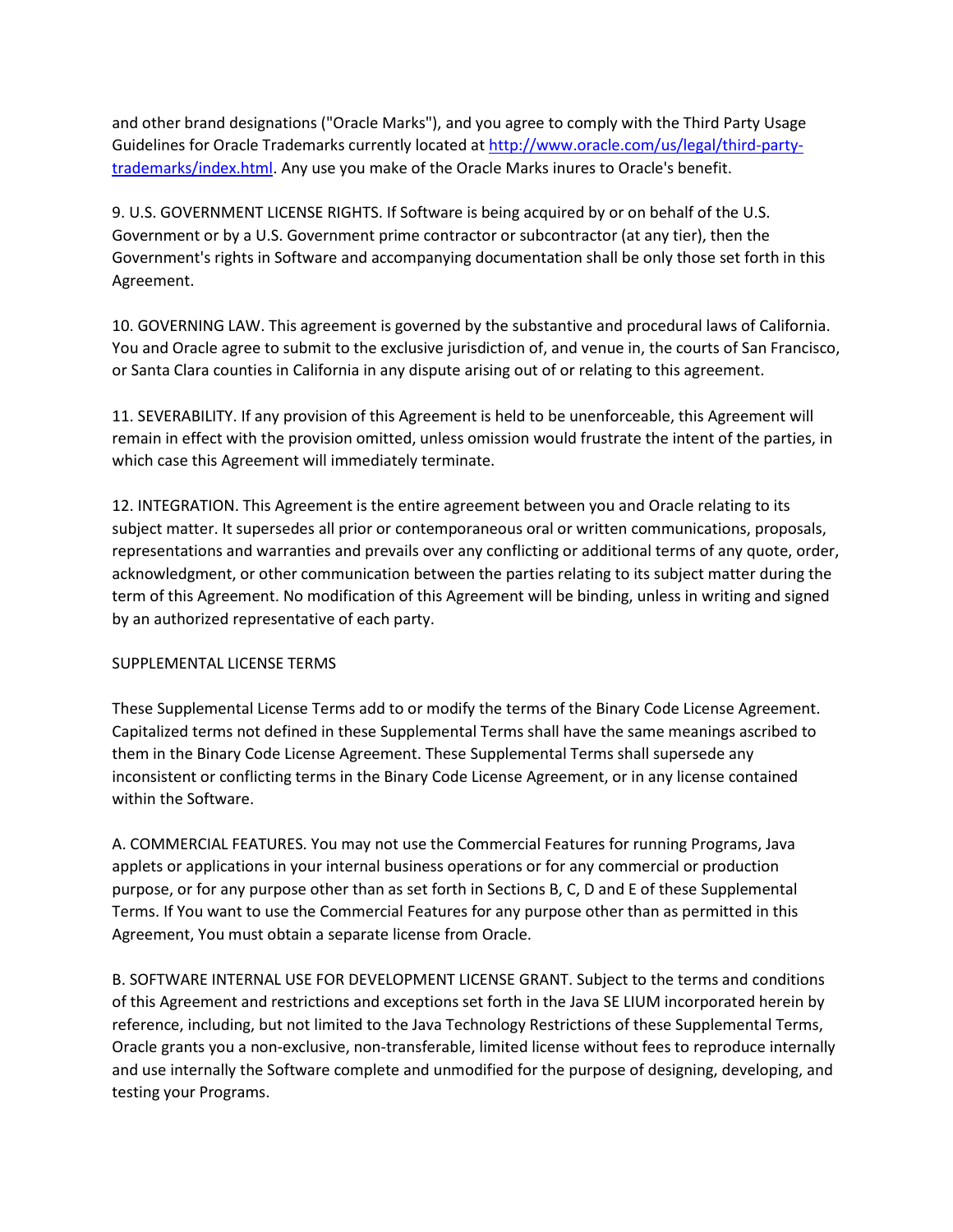C. LICENSE TO DISTRIBUTE SOFTWARE. Subject to the terms and conditions of this Agreement and restrictions and exceptions set forth in the Java SE LIUM, including, but not limited to the Java Technology Restrictions and Limitations on Redistribution of these Supplemental Terms, Oracle grants you a non-exclusive, non-transferable, limited license without fees to reproduce and distribute the Software, provided that (i) you distribute the Software complete and unmodified and only bundled as part of, and for the sole purpose of running, your Programs, (ii) the Programs add significant and primary functionality to the Software, (iii) you do not distribute additional software intended to replace any component(s) of the Software, (iv) you do not remove or alter any proprietary legends or notices contained in the Software, (v) you only distribute the Software subject to a license agreement that: (a) is a complete, unmodified reproduction of this Agreement; or (b) protects Oracle's interests consistent with the terms contained in this Agreement and that includes the notice set forth in Section H, and (vi) you agree to defend and indemnify Oracle and its licensors from and against any damages, costs, liabilities, settlement amounts and/or expenses (including attorneys' fees) incurred in connection with any claim, lawsuit or action by any third party that arises or results from the use or distribution of any and all Programs and/or Software. The license set forth in this Section C does not extend to the Software identified in Section G.

D. LICENSE TO DISTRIBUTE REDISTRIBUTABLES. Subject to the terms and conditions of this Agreement and restrictions and exceptions set forth in the Java SE LIUM, including but not limited to the Java Technology Restrictions and Limitations on Redistribution of these Supplemental Terms, Oracle grants you a non-exclusive, non-transferable, limited license without fees to reproduce and distribute those files specifically identified as redistributable in the Java SE LIUM ("Redistributables") provided that: (i) you distribute the Redistributables complete and unmodified, and only bundled as part of Programs, (ii) the Programs add significant and primary functionality to the Redistributables, (iii) you do not distribute additional software intended to supersede any component(s) of the Redistributables (unless otherwise specified in the applicable Java SE LIUM), (iv) you do not remove or alter any proprietary legends or notices contained in or on the Redistributables, (v) you only distribute the Redistributables pursuant to a license agreement that: (a) is a complete, unmodified reproduction of this Agreement; or (b) protects Oracle's interests consistent with the terms contained in the Agreement and includes the notice set forth in Section H, (vi) you agree to defend and indemnify Oracle and its licensors from and against any damages, costs, liabilities, settlement amounts and/or expenses (including attorneys' fees) incurred in connection with any claim, lawsuit or action by any third party that arises or results from the use or distribution of any and all Programs and/or Software. The license set forth in this Section D does not extend to the Software identified in Section G.

E. DISTRIBUTION BY PUBLISHERS. This section pertains to your distribution of the JavaTM SE Development Kit Software ("JDK") with your printed book or magazine (as those terms are commonly used in the industry) relating to Java technology ("Publication"). Subject to and conditioned upon your compliance with the restrictions and obligations contained in the Agreement, Oracle hereby grants to you a non-exclusive, nontransferable limited right to reproduce complete and unmodified copies of the JDK on electronic media (the "Media") for the sole purpose of inclusion and distribution with your Publication(s), subject to the following terms: (i) You may not distribute the JDK on a stand-alone basis; it must be distributed with your Publication(s); (ii) You are responsible for downloading the JDK from the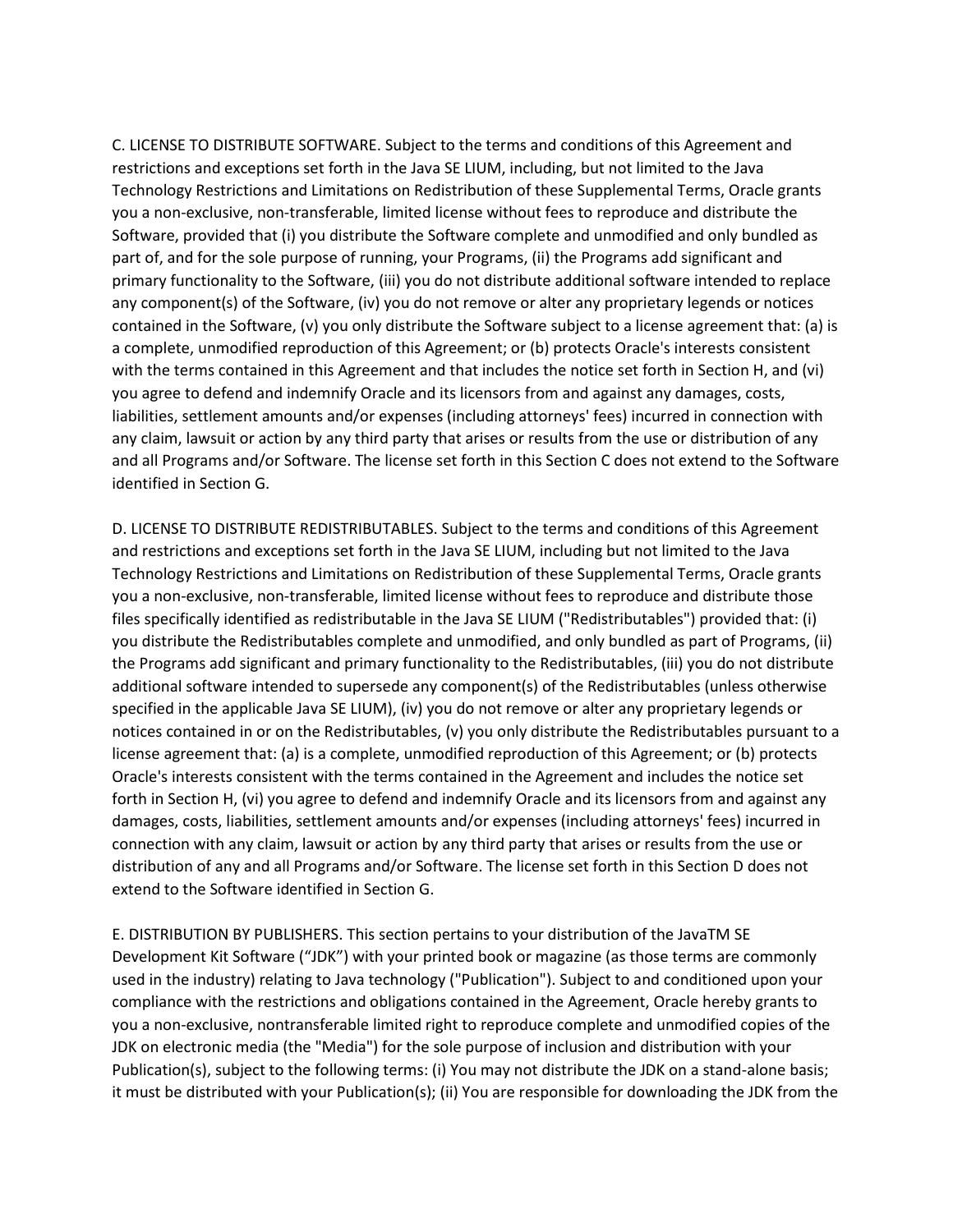applicable Oracle web site; (iii) You must refer to the JDK as JavaTM SE Development Kit; (iv) The JDK must be reproduced in its entirety and without any modification whatsoever (including with respect to all proprietary notices) and distributed with your Publication subject to a license agreement that is a complete, unmodified reproduction of this Agreement; (v) The Media label shall include the following information: "Copyright [YEAR], Oracle America, Inc. All rights reserved. Use is subject to license terms. ORACLE and JAVA trademarks and all ORACLE- and JAVA-related trademarks, service marks, logos and other brand designations are trademarks or registered trademarks of Oracle in the U.S. and other countries." [YEAR] is the year of Oracle's release of the Software; the year information can typically be found in the Software's "About" box or screen. This information must be placed on the Media label in such a manner as to only apply to the JDK; (vi) You must clearly identify the JDK as Oracle's product on the Media holder or Media label, and you may not state or imply that Oracle is responsible for any thirdparty software contained on the Media; (vii) You may not include any third party software on the Media which is intended to be a replacement or substitute for the JDK; (viii) You agree to defend and indemnify Oracle and its licensors from and against any damages, costs, liabilities, settlement amounts and/or expenses (including attorneys' fees) incurred in connection with any claim, lawsuit or action by any third party that arises or results from the use or distribution of the JDK and/or the Publication; ; and (ix) You shall provide Oracle with a written notice for each Publication; such notice shall include the following information: (1) title of Publication, (2) author(s), (3) date of Publication, and (4) ISBN or ISSN numbers. Such notice shall be sent to Oracle America, Inc., 500 Oracle Parkway, Redwood Shores, California 94065 U.S.A , Attention: General Counsel.

F. JAVA TECHNOLOGY RESTRICTIONS. You may not create, modify, or change the behavior of, or authorize your licensees to create, modify, or change the behavior of, classes, interfaces, or subpackages that are in any way identified as "java", "javax", "sun", "oracle" or similar convention as specified by Oracle in any naming convention designation.

G. LIMITATIONS ON REDISTRIBUTION. You may not redistribute or otherwise transfer patches, bug fixes or updates made available by Oracle through Oracle Premier Support, including those made available under Oracle's Java SE Support program.

H. COMMERCIAL FEATURES NOTICE. For purpose of complying with Supplemental Term Section C.(v)(b) and D.(v)(b), your license agreement shall include the following notice, where the notice is displayed in a manner that anyone using the Software will see the notice:

*Use of the Commercial Features for any commercial or production purpose requires a separate license from Oracle. "Commercial Features" means those features that are identified as such in the Licensing Information User Manual – Oracle Java SE and Oracle Java Embedded Products Document, accessible at http://www.oracle.com/technetwork/java/javase/documentation/index.html, under the "Description of Product Editions and Permitted Features" section.*

I. SOURCE CODE. Software may contain source code that, unless expressly licensed for other purposes, is provided solely for reference purposes pursuant to the terms of this Agreement. Source code may not be redistributed unless expressly provided for in this Agreement.